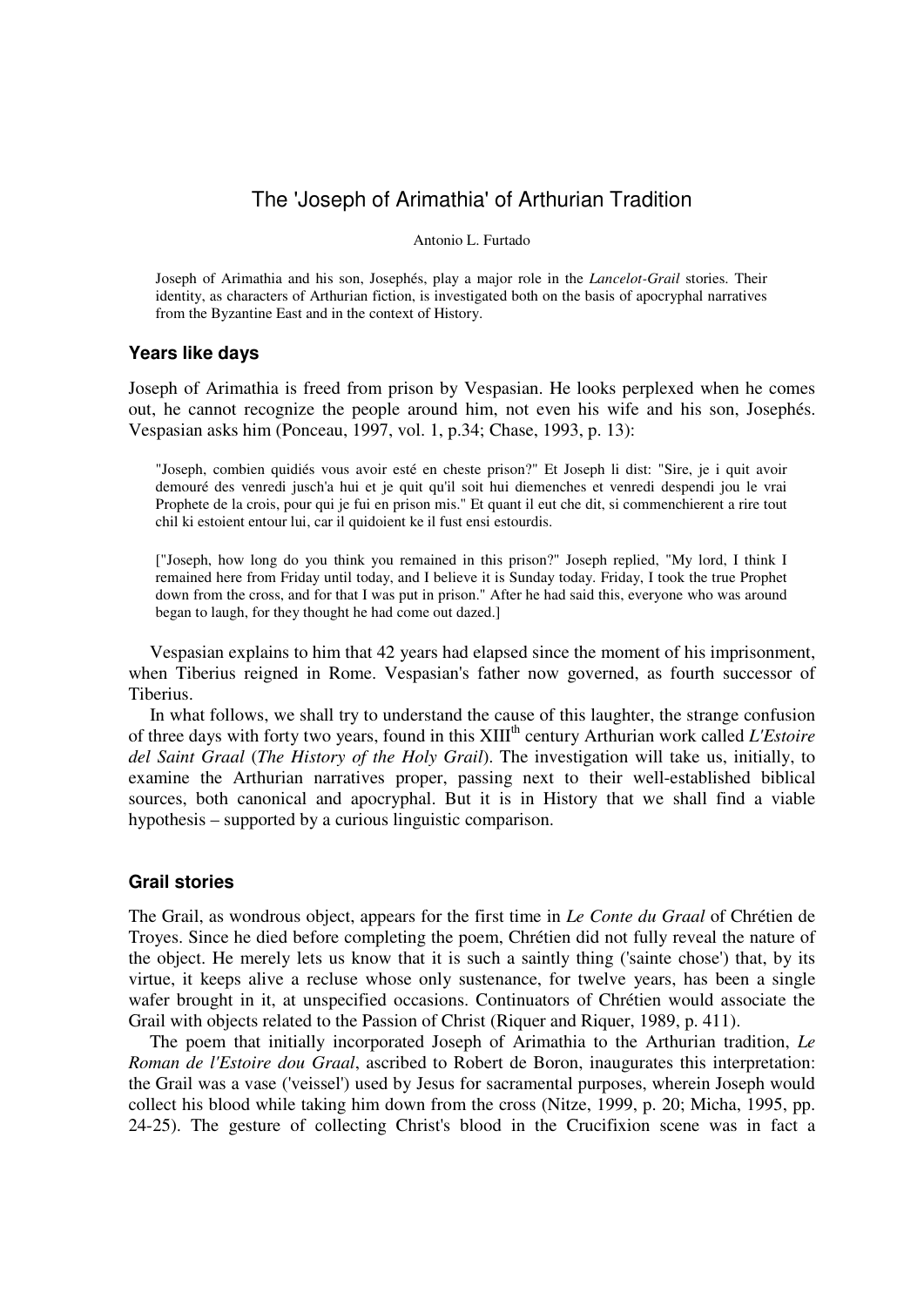recurring pictorial motif in medieval times; the image shown here appears in a manuscript (XIIth century, Paris, Bibliothèque Nationale) of the *Hortus Deliciarum*.



 According to Robert de Boron, Joseph was imprisoned by the Jews immediately after he placed the body of Jesus in a stone sepulcher. Christ himself appears in the prison, bringing along the Grail, which would comfort him until the day of liberation, similarly to what it did for the secluded man in Chrétien's romance. Robert's narrative focus shifts to the leprosy afflicting Vespasian, son of the emperor, and tells how the infirmity was healed in the moment when Veronica brought in and showed before his eyes the cloth upon which the face of Christ had been reproduced.

 As soon as he is cured, Vespasian swears to avenge the death of Christ. He marches to Judea, where he determines the execution of the culprits. And he frees Joseph of Arimathia from prison.

 The *History of the Holy Grail*, which, as said at the beginning, contains the intriguing passage that motivated this article, is the first out of five parts of the vast  $XIII<sup>th</sup>$  century prose compilation known as the *Lancelot-Grail* or Arthurian *Vulgate*. It adopts Robert de Boron's elucidation about the origin of the Grail, and reworks it into a much larger narrative. One of the novelties is to wrongly identify Titus as father of Vespasian. Another is the inclusion, for the first time to the best of our knowledge, of Josephés, the son of Joseph of Arimathia (Ponceau, 1997, vol. 1, p. 23; Chase, 1993, p. 9):

Ichist Joseph estoit en Jherusalem et sa feme et uns siens fiex qui ot non Josephés. Et sachiés ke che ne fu mie chil Josephés qui l'Escriture trait si sovent a tesmoing, anchois fu uns autres qui ne fu mie mains letrés de chelui.

[This man Joseph was in Jerusalem with his wife and a son named Josephus, not the one the Scripture relies upon so often as a witness, but another one who was no less lettered.]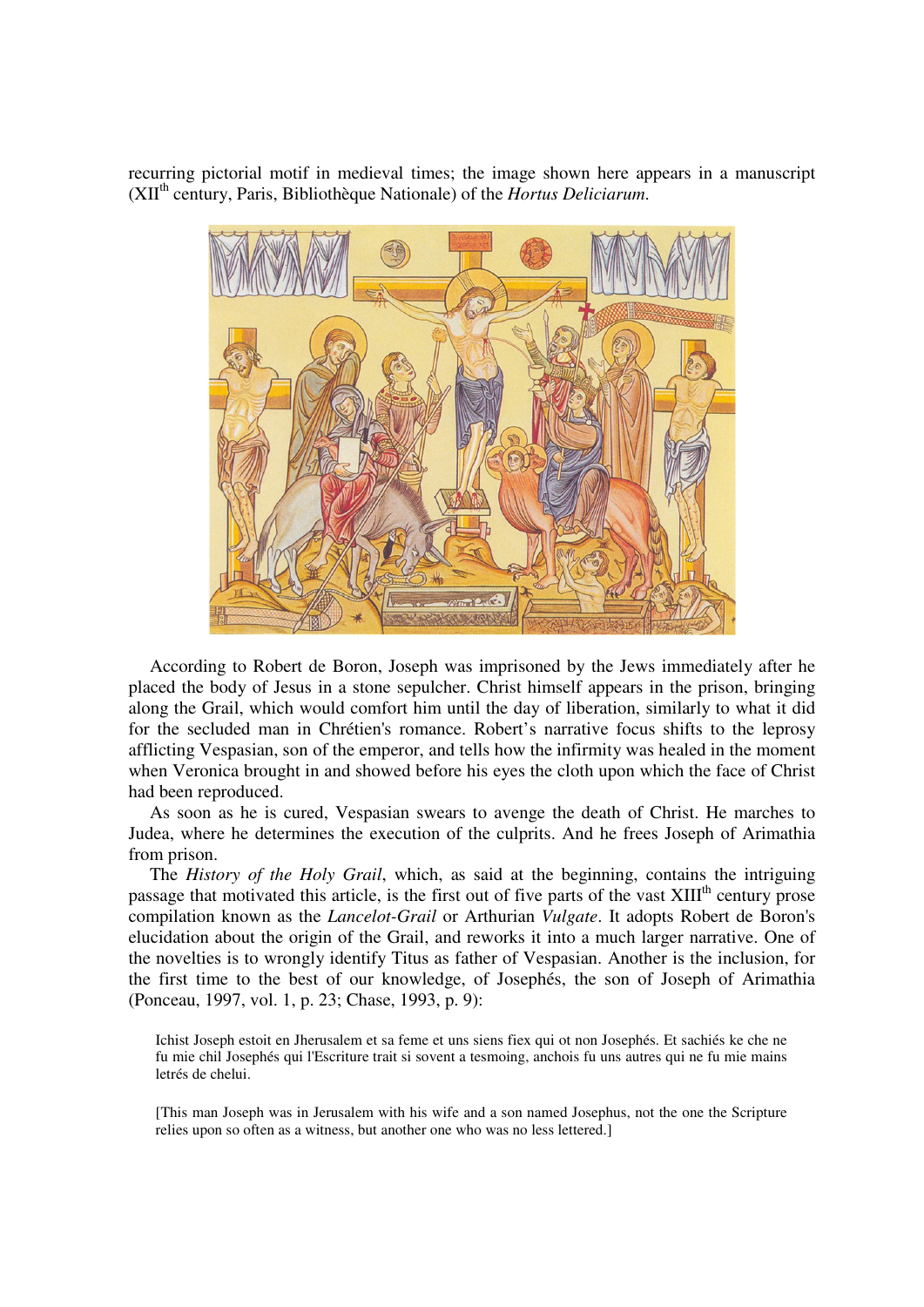leaving us wondering about the identity of this first Josephés, illustrious man of letters and bearer of such a relevant testimony.

### **The man from Arimathia**

Joseph of Arimathia figures in the four Gospels: Mathews 27:57, Mark 15:43, Luke 23:50, John 19:38. They describe Joseph as a man of some importance, secretly a believer in Jesus, who asks from Pilate the body of the Crucified and entombs it in a sepulcher of his property. The city of Arimathia is possibly the same as Ramataim, birthplace of the prophet Samuel (Galbiati and Aletti, 1991, p. 245).

 Apocryphal second- to eighth-century texts from the Byzantine East have appropriated and expanded the theme (Scavone, 1999, p. 6). The *Acts of Pilate* (first part of the *Gospel of Nicodemus*) adds the imprisonment of Joseph by the Jews (Otero, 1963, p. 425), but shows him kept in captivity only until the resurrection. He is then freed in a marvelous way, as he informs his tormentors (Otero, 1963, p. 435):

And Joseph said: "On the preparation, about the tenth hour, you locked me up, and I remained all the Sabbath. And at midnight, as I was standing and praying, the room where you locked me in was hung up by the four corners, and I saw a light like lightning into my eyes. And I was afraid, and fell to the ground. And some one took me by the hand, and removed me from the place where I had fallen." (http://www.ccel.org/fathers2/ANF-08/anf08-77.htm)

explaining that it was Christ who had come to his succour.

 Neither the canonical nor the apocryphal texts refer to a vessel or to any other recipient that might be associated with the Grail. However, it has been noted (Scavone, 2003, pp. 115f), as providing a very likely source for Robert de Boron's characterization of the Grail, that the apocryphon, *I, Joseph*, a Georgian text of the eighth century, possibly from a fifth-century model, features Joseph of Arimathia capturing Jesus's blood "in a headband and a large sheet", as his body was hanging from the cross. Robert substitutes the Grail for the headband and sheet.

 The punishing expedition against the Jews is narrated in another apocryphal text: The *Vengeance of the Saviour*. In it there are two separate reports of miraculous cures: first of Titus, mentioned in the apochyphon as regent of a city of Libya, and later of Tiberius (Otero, 1963, p. 513). Having decided to harass the Jews, Titus solicits the help of Vespasian – who is not said to have any family ties with him. Joseph of Arimathia and Nicodemus are shown relating to Velosianus, Tiberius's emissary, the facts about the death of Jesus and about Joseph's captivity and release at the moment of Jesus's resurrection.

### **Rome against Judea**

History does not record such infirmities, neither with respect to Vespasian nor Titus. But there are indications that Tiberius had a disfigured face, alleged cause of his deliberate isolation in Capri. It was said about him (Tacitus, 1947, vol. 1, pp. 392-393):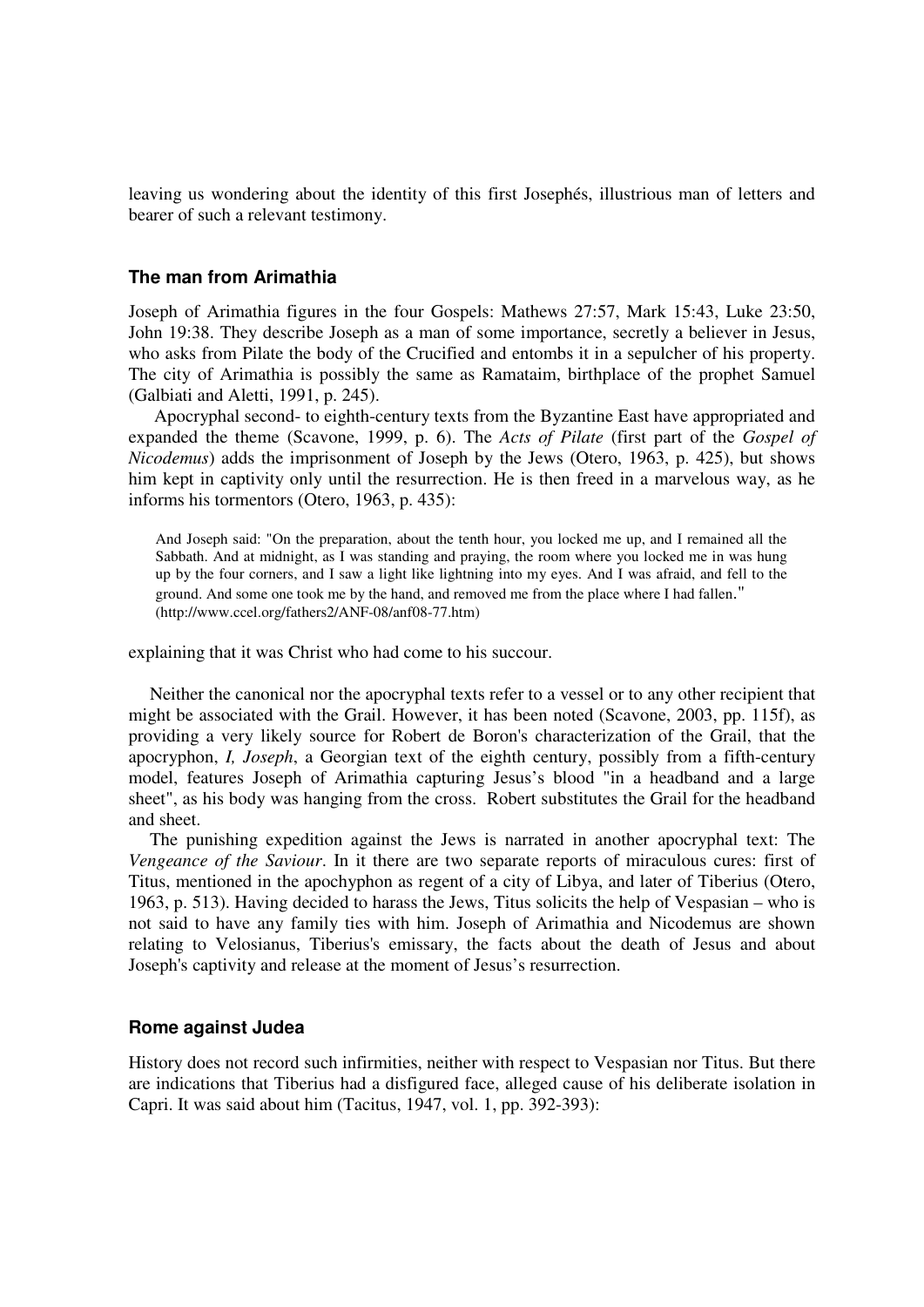There were those who believed that, in his old age, he was ashamed of the figure of his person; for he was very lean, long and stooping, his head bald, his face ulcerous, and for the most besmeared with salves. (http://isis.library.adelaide.edu.au/cgi-bin/pg-html/pg/etext05/8rtib10.txt)

 Vespasian and Titus acted as commanders of Roman troops, ordered to subdue a rebellion in Judea, during the time when Nero was emperor. As we know, Titus was Vespasian's firstborn son; the mistake in the text of the Arthurian *Vulgate*, making Vespasian a son of Titus, admits however an extenuating circumstance: both were called Titus Flavius Vespasianus.

 The Roman campaign in Judea is told in detail by a Jew, Josephus, a fascinating mix of man of religion, military leader, and writer. According to what he tells in his book *The Wars of the Jews*, originally written in Aramaic and then translated into Greek, he commanded a Jewish force at Jotapata which, for more than 40 days, resisted Vespasian's siege. When defeat was imminent, Josephus's soldiers declared to prefer suicide rather than yielding to the enemy. He, however, convinced them to establish by some sort of lottery a scheme whereby each man would kill the next, so that only the last one would incur, forgivably, the sin of committing suicide. Either by arrangement or by sheer luck, Josephus happened to be in the final pair and, with his notorious eloquence, persuaded his companion to surrender. Vespasian intended to dispatch the defeated leader to Nero, who would certainly have him executed. Josephus resorted to a clever expedient: he predicted to the general his future accession to the throne, and stressed the value of keeping in his company, even as prisoner, a 'prophet' of such auspicious predictions.

 Not much later, Nero died and, in the time of troubles that saw the violent termination of three brief reigns, part of the army proclaimed Vespasian emperor. Remembering the 'prophecy', Vespasian hastened to release its author, proclaiming in front of his men (Josephus, 1995, p. 694):

"It is a shameful thing (said he) that this man, who hath foretold my coming to the empire beforehand, and been the minister of a divine message to me, should still be retained in the condition of a captive or prisoner."

 Titus promptly seconded these words. Accompanying Titus, Josephus would later watch the destruction of the temple of Jerusalem and the total ruin of Judea, which precipitated the dispersion (diaspora) of the Jews throughout the world (Josephus, 1995, p. 740).

The destruction of Judea by Vespasian and Titus is undoubtedly historical, therefore, although not as vengeance for the death of the Saviour, since its sole objective was to suffocate an insurgence against the power of Rome. And also historical is the liberation by Vespasian of the man – Josephus – who would witness and report this devastation! Thus it is appropriate to ask whether there are other coincidences between fact and fiction here. Would Josephus have anything to do with the Josephés designated as son of Joseph of Arimathia in the Arthurian *Vulgate*? In fact, Josephus is a good candidate to that other so very illustrious 'Josephés', "the one the Scripture relies upon so often as a witness", since his testimonial, in his *Antiquities of the Jews*, would sound precious as lay confirmation of the Gospels. He says, in a passage that Eusebius would copy verbatim in the fourth century in his *Ecclesiastic History* (I.XII.7-8), and which, however, is generally rejected today as an interpolation (Josephus, 1995, p. 480):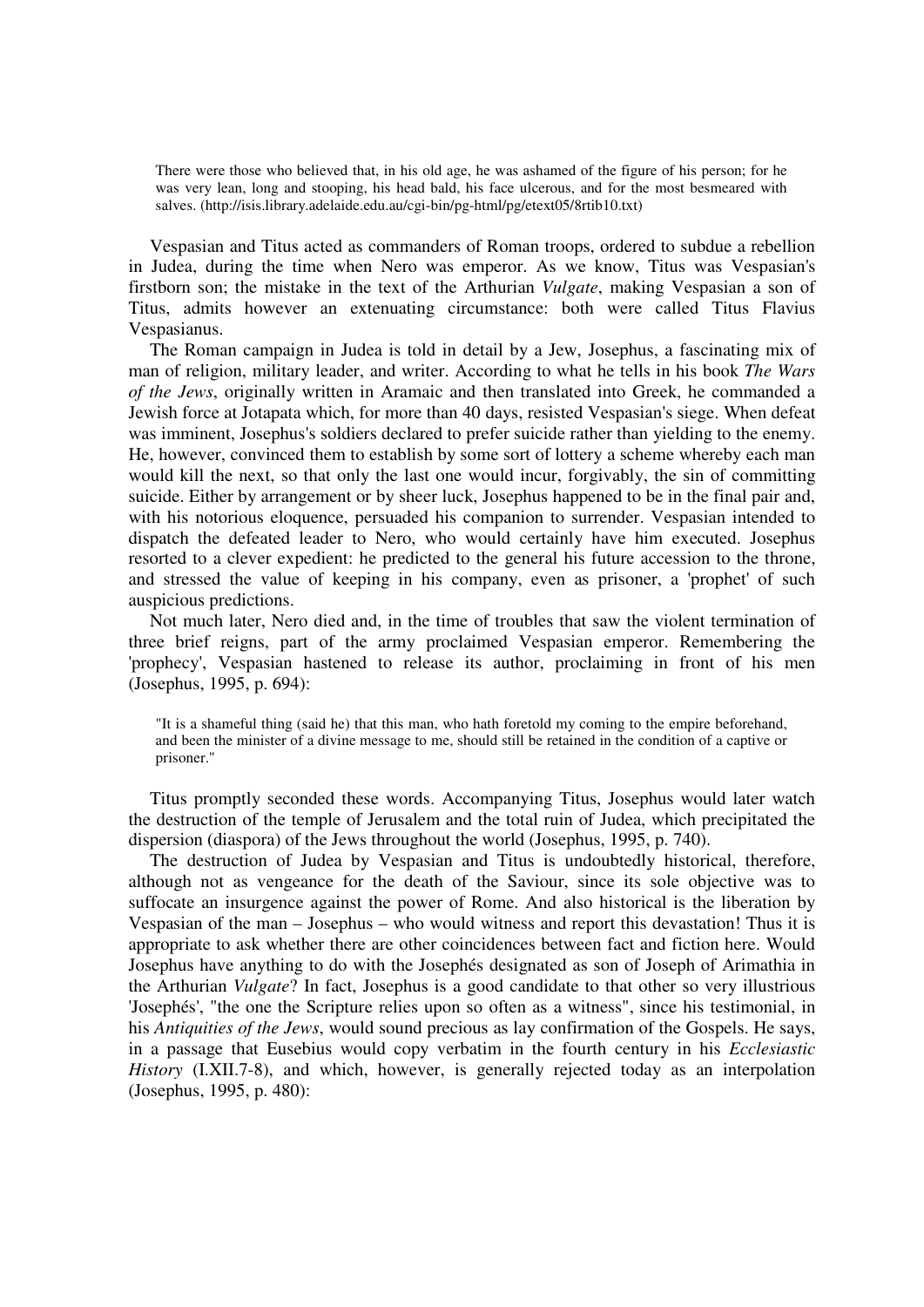Now, there was about this time Jesus, a wise man, if it be lawful to call him a man, for he was a doer of wonderful works – a teacher of such men as receive the truth with pleasure. He drew over to him both many of the Jews, and many of the Gentiles. He was [the] Christ; and when Pilate, at the suggestion of the principal men amongst us, had condemned him to the cross, those that loved him at the first did not forsake him, for he appeared to them alive again the third day, as the divine prophets had foretold these and ten thousand other wonderful things concerning him; and the tribe of Christians, so named from him, are not extinct at this day.

 It is worth mentioning that similar words are attributed to Joseph of Arimathia, in the second Greek form of the *Acts of Pilate*, chapter 11:

Likewise also, Joseph lamented, saying: Ah, me! sweetest Jesus, most excellent of men, if indeed it be proper to call thee man, who hast wrought such miracles as no man has ever done. (http://www.ccel.org/fathers2/ANF-08/anf08-77.htm)

In the XIII<sup>th</sup> century *Perlesvaus*, a strangely crude treatment of the Grail quest, the author claims (branch one) that he is basing his narrative on writings of Josephus. The translator comments, in a footnote, that the borrowed authority of the famous man would serve to imply that the work "was history rather than fiction". And Joseph of Arimathia is soon mentioned, almost in the same breath (Bryant, 1996, p. 19):

Josephus tells us this holy tale about the family of a good knight who lived after the crucifixion of Our Lord ... And a good knight he should have been, for he was descended from Joseph of Arimathea.

# **The son of Matthias**

'Josephus' or, at full length, 'Flavius Josephus', was not his original name, but a Latinized form of 'Joseph', adopted after he rose in favour with Vespasian and Titus, born of the Flavian family. According to Jewish custom, Joseph's name was complemented with that of his father, Matthias, joined by the particle 'ben' (son of) in Hebrew, or by the Aramaic form, 'bar', then more widely used.

We are now in a position to formulate the thesis of this work:

 $\circ$  Joseph of Arimathia was the man confined to prison. But he who was freed was Joseph son of Matthias...

 The conflation of the two characters was facilitated by the remarkable similarity of their names. This becomes clear from the outset if we try to rewrite 'de Arimathia', replacing the French preposition 'de' ('from') by the Latin preposition 'ab'. Such freedom was common during the medieval era, as a reminiscence of the reading of biblical texts. The title of a Portuguese translation of the first part of another French compilation, the now largely lost *Post-Vulgate*, exemplifies this substitution: *Liuro de Josep Ab aramatia* (Carter, 1967; Toledo Neto, 1993). Pronouncing aloud the two names may indicate how close they already are:

- (1) Joseph ab Arimathia
- (2) Joseph bar Matthias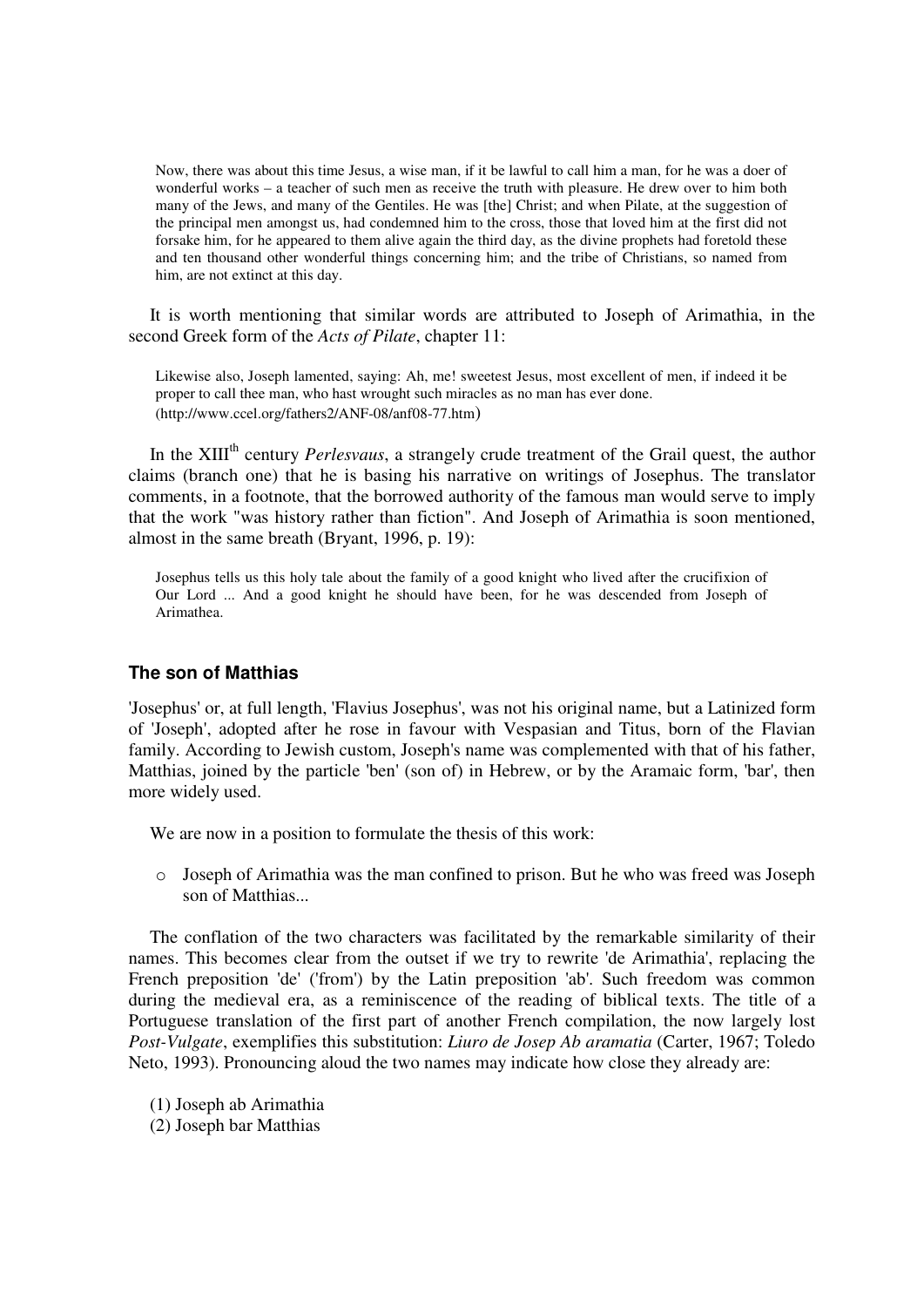The similarity increases, as will be seen, when altered forms of (1) are observed in a succession of texts, suggesting a gradual transition from (1) to (2). To begin with, it was permitted to write 'ab Arimathia' without the intervening space, which explains the spelling 'Josep Abaromacie' registered in the *First Perceval Continuation* (Roach, 1993, p. 494). Next, confronted with an agglutinated form like 'Abarimathia', a careless scribe might eventually drop the initial 'A', as evidenced in the following verses from *Le Roman de l'Estoire dou Graal* itself (Nitze, 1927, p. 49):

Tout li Giué en Beremathye S'assemblent a grant compeignie.

 Showing how easily the absorption of preposition 'ab' could be forgotten, at least one manuscript (Lyon, Bibliothèque Municipale 867, second half of the  $XIII<sup>th</sup>$  century) of the Old French translation of the *Gospel of Nicodemus* intercalates a 'de', patently unaware of the redundancy, thus adding the variant 'ioseph de barimachie' (Ford, 1973, p. 102). And even closer to (2) is the form of the place name appearing in the non-cyclic version of the prose *Lancelot* (Kennedy, 1980, vol. 1, p. 292):

Ce est li fruiz par coi Josep de Barimathia et si compaignon furent sostenu quant il s'an venoient de la terre de promission an ceste estrange païs par lo comendement Jhesu Crist et par son conduit.

 To the *conflation* consummated in the work of Robert de Boron, one must contrast the *doubling* introduced in the Arthurian *Vulgate*: the invention of the son of Joseph of Arimathia, Josephés, who – the author warns us – should not be confused with his namesake, the man of letters so reputed at the epoch. Quite naturally, however, the negation achieves the inverse effect of inducing us to think of him. Would the author of the *Vulgate* be conscious of the ambiguities of the 'Joseph of Arimathia' of Arthurian lore? If so, we should discern, behind the laughter of the crowd at the forty-two years that seem three days, the mischievous smile of the author, who deliberately offers a clue and challenges us to trace it.

#### **Acknowledgements**

I am grateful to Gregory S. Uchrin and to Daniel Scavone for helpful discussions in *Arthurnet*. To the former, in particular, I am indebted for calling my attention to the Aramaic forms, and to Prof. Scavone for several constructive suggestions and textual corrections upon an early draft of the paper.

#### **Works Cited**

Bryant, N. (transl.). *The High Book of the Grail*. Cambridge: D. S. Brewer, 1996.

Carter, H. H. (ed.). *The Portuguese Book of Joseph of Arimathea*. Chapel Hill: The University of North Carolina Press, 1967.

Chase, C. J. (transl.). *The History of the Holy Grail*. In N. J. Lacy (ed.) *Lancelot-Grail*, vol. 1. New York: Garland, 1993.

Eusebius. *Histoire Ecclésiastique*, vol. 1. G. Bardy (transl.). Paris: Éditions du Cerf, 1965.